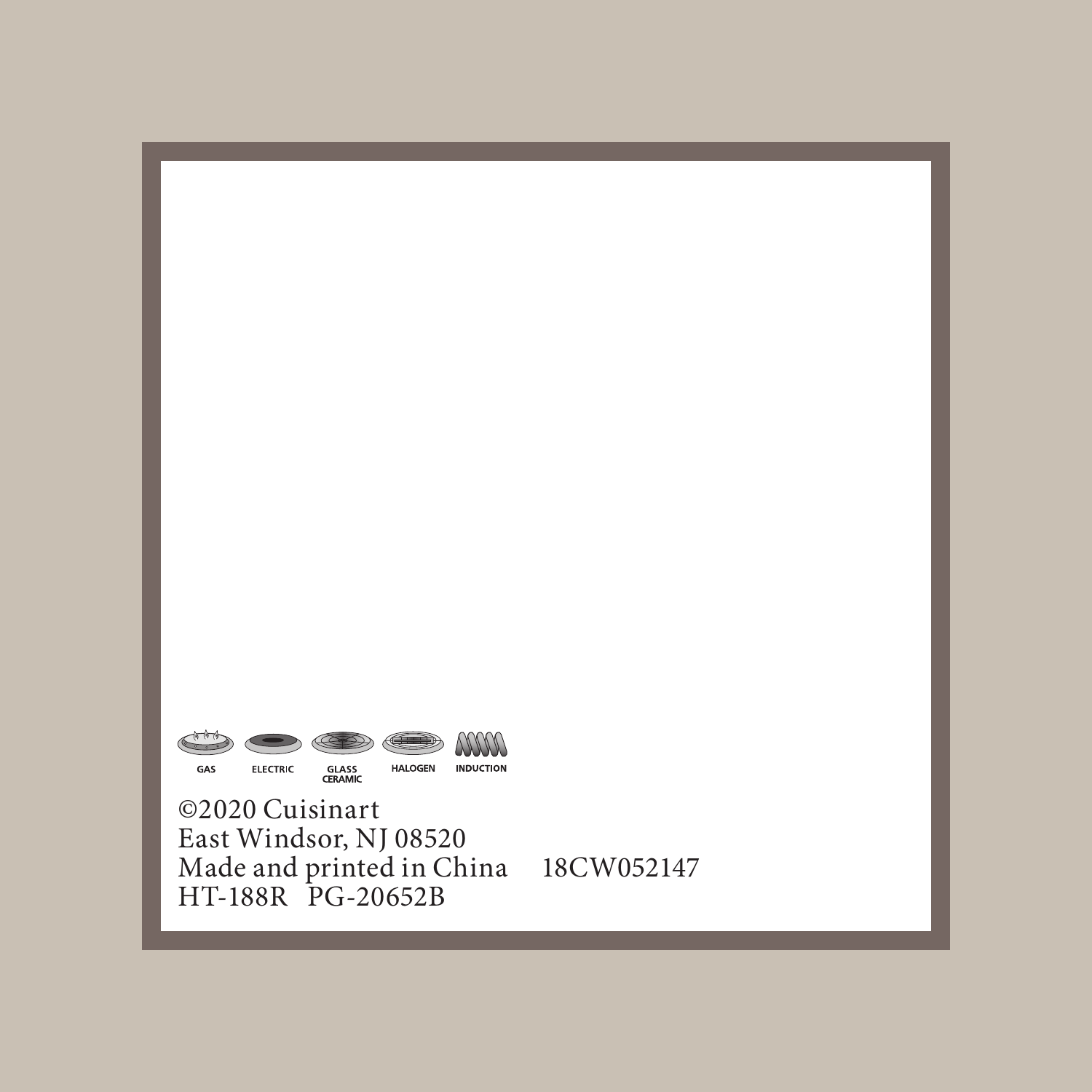### *Lifetime Warranty (U.S. and Canada Only)*

Your Cuisinart® Cookware is warranted to be free of defects in material and workmanship under normal home use from the date of original purchase throughout the original purchaser's lifetime.

#### *HASSLE-FREE REPLACEMENT WARRANTY*

Your ultimate satisfaction in Cuisinart products is our goal, so if your Cuisinart' Cookware should fail within the generous warranty period, we will repair it or, if necessary, replace it at no cost to you. To obtain a return shipping label, email us at *www.cuisinart.com/customer-care/product-return*. Or call our Consumer Service Center toll-free at 1-800-726-0190 to speak with a representative.

This warranty excludes damage caused by accident, misuse or abuse, including damage caused by overheating, and it does not apply to scratches, stains, discoloration or other damage to external or internal surfaces which does not impair the functional utility of the cookware.

This warranty also expressly excludes all incidental or consequential damages. Some states do not allow the exclusion or limitation of incidental or consequential damages, so the foregoing limitation or exclusion may not apply to you.

This warranty gives you specific legal rights, and you may also have other rights which vary from state to state.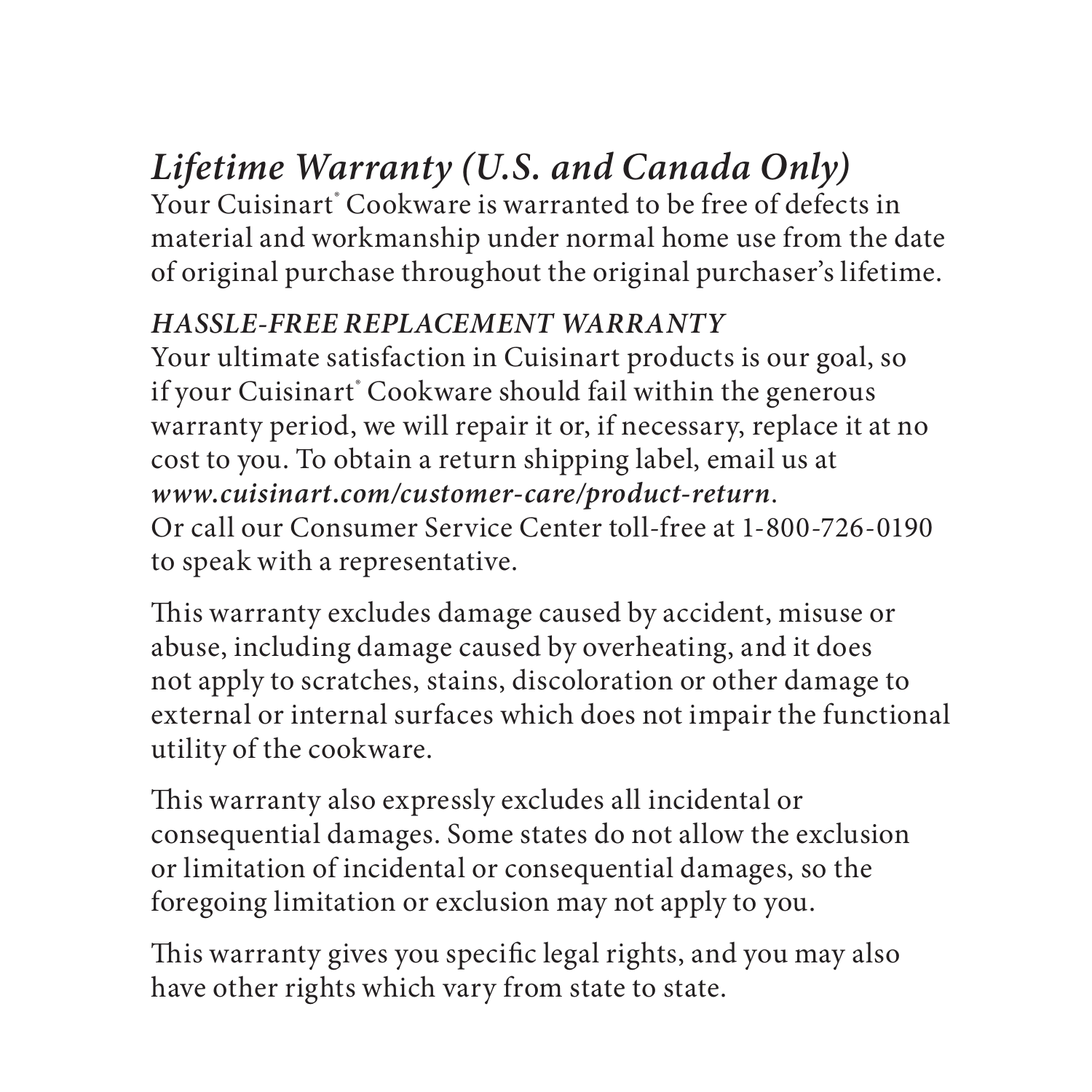#### CALIFORNIA RESIDENTS ONLY

California law provides that for In-Warranty Service, California residents have the option of returning a nonconforming product (a) to the store where it was purchased or (b) to another retail store which sells Cuisinart' products of the same type. The retail store shall then, according to its preference, either repair the product, refer the consumer to an independent repair facility, replace the product, or refund the purchase price less the amount directly attributable to the consumer's prior usage of the product. If the above two options do not result in the appropriate relief to the consumer, the consumer may then take the product to an independent repair facility, if service or repair can be economically accomplished. Cuisinart, and not the consumer, will be responsible for the reasonable cost of such service, repair, replacement or refund for nonconforming products under warranty.

California residents may also, according to their preference, return nonconforming products directly to Cuisinart for repair, or if necessary, replacement, by calling our Consumer Service Center toll-free at 1-800-726-0190. To obtain a return shipping label, email us at *www.cuisinart.com/customer-care/productreturn*. Cuisinart will be responsible for the cost of the repair, replacement, and shipping and handling for such nonconforming products under warranty.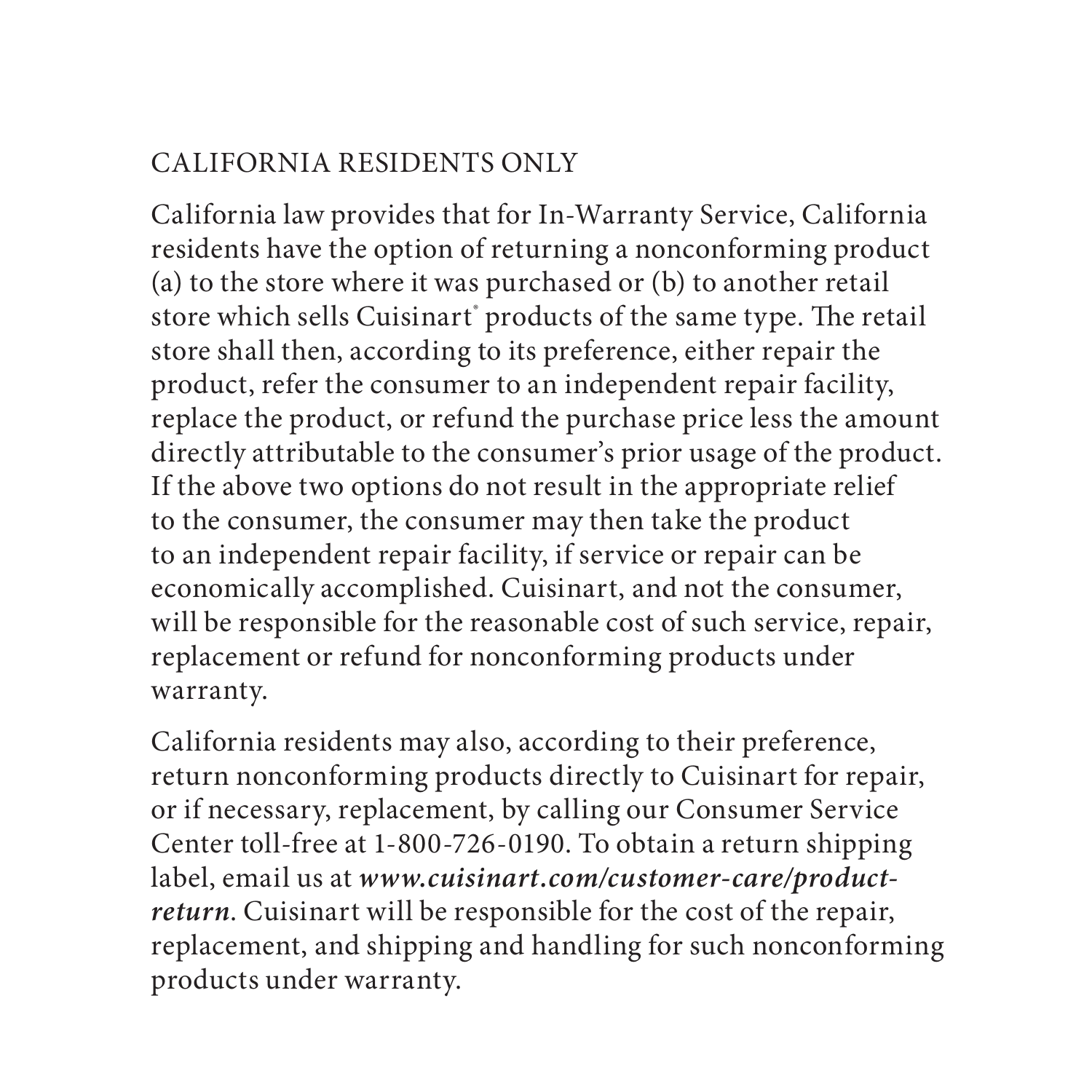# uisinart CHEF'S CLASSIC™ ENAMELED CAST IRON COOKWARE

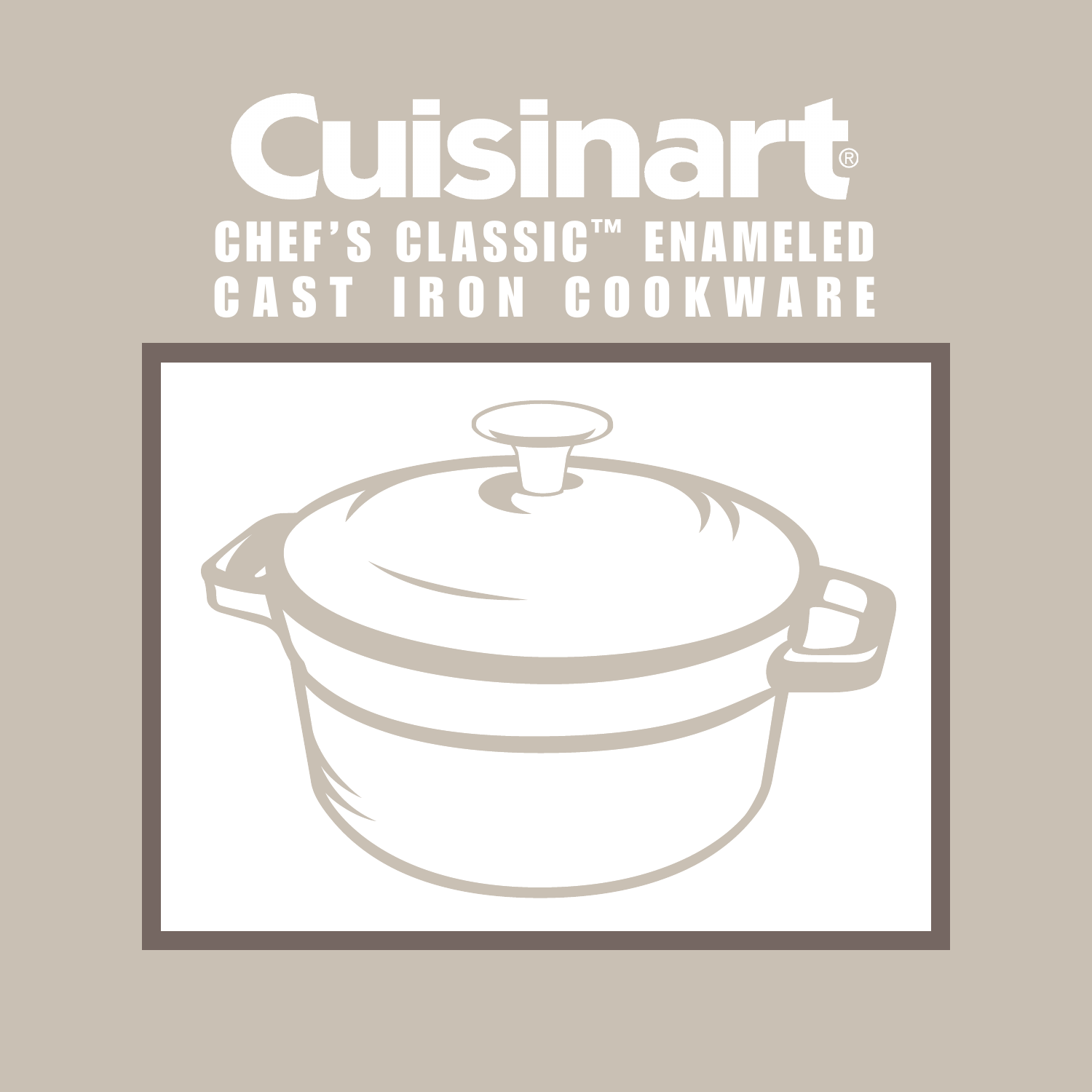## **Cuisinart** CHEF'S CLASSIC™ ENAMELED CAST IRON COOKWARE

*Congratulations on your purchase of Cuisinart® Cookware! Designed from the inside out for today's lifestyles, our Cuisinart® Cookware combines uncompromising superior cooking performance with a professional look.* 

Cast iron is recognized as one of the best materials for cookware because of its ability to retain heat and provide even heat distribution. This type of cookware is widely used for almost any recipe from roasts to desserts. It performs well with a variety of cooking methods from searing, browning, grilling, braising or roasting to simmering. Many pan styles are available for cooking soups, sauces, casseroles, grills, quiches, breads, etc.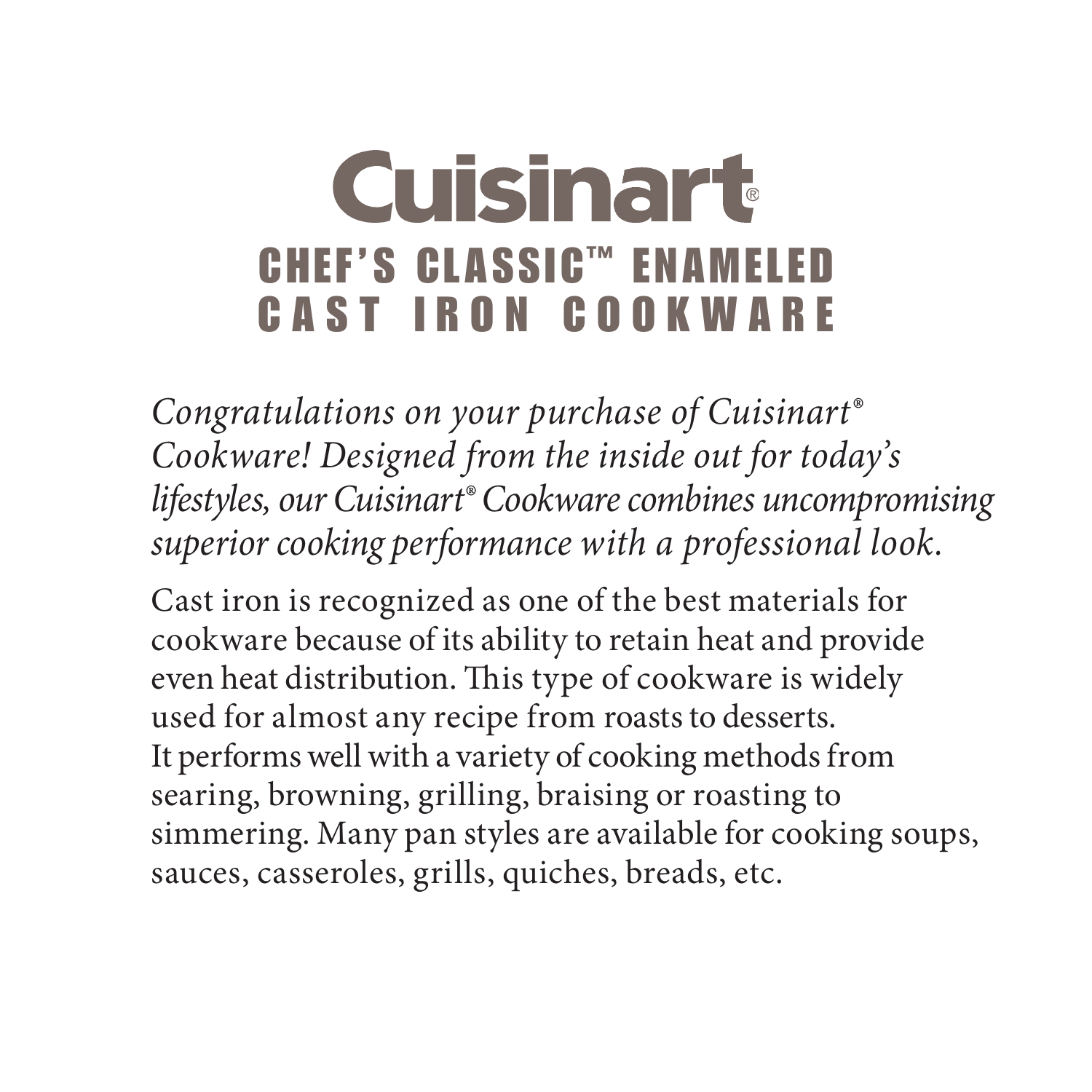#### *Cast Iron Construction*

Provides superior heat retention and even heat distribution.

#### *Porcelain Enamel Exterior*  Offers durability and rich color, perfect for serving.

#### *Extreme Versatility* Stovetop, oven, and broiler safe.

*Easy Cleanup* Dishwasher safe.

## *Lifetime Warranty*

## *Before First Use*

Remove all labels and hang tags. Wash cookware with a mild dish soap and warm water. Rinse thoroughly and wipe dry immediately with a soft dishtowel, or you may place cookware in the dishwasher. Pans with nonstick surfaces should be wiped with cooking oil to condition them.

#### *Stovetop Use*

Cookware is suitable for all range tops: gas, electric, ceramic or induction. Always use a low-medium heat setting. To boil water, a medium-high heat setting is sufficient. The interior enameled surfaces must be treated and are not suitable for dry cooking: select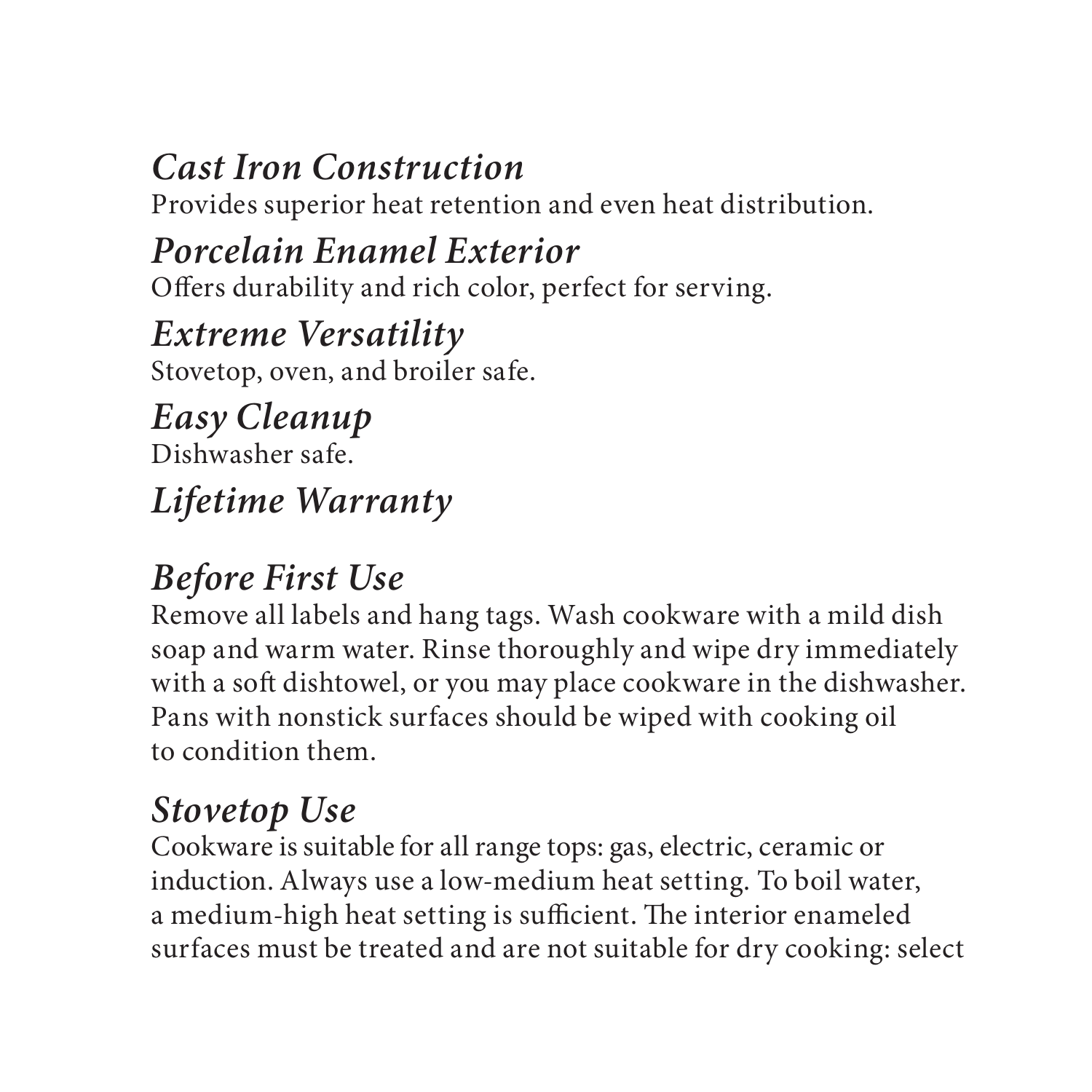either oil, butter or a cooking spray to use and completely cover the pan's inside base before heating begins. Nonstick surfaces can be used dry, but pay careful attention not to overheat any surface. Always use potholders to grip side handles or cover knobs, as they will become hot. Never leave pans unattended at any time while cooking. Never leave an empty pan over a hot burner; doing so could ruin the cookware and cause damage to the stovetop.

#### *Oven Use*

Pans are oven safe to 500°F. Caution should be used when handling any cookware handles. Always use potholders to grip side handles or cover knobs, as they will become hot.

#### *Serving*

Place hot pans on trivet or wooden board when serving. Never place a hot pan directly on an unprotected surface.

#### *Cooking Utensils*

To protect and preserve the surface of the pans, use only wooden, plastic or heat-resistant nylon kitchen tools to avoid scratching the enamel interior. We do not recommend using metal utensils, as they may scratch pan's surface (but will not impair its performance). Do not cut food directly in the cookware. You may use hand blenders or mixers directly in the cookware; this may scratch pan interiors, but pan's performance will not be affected.